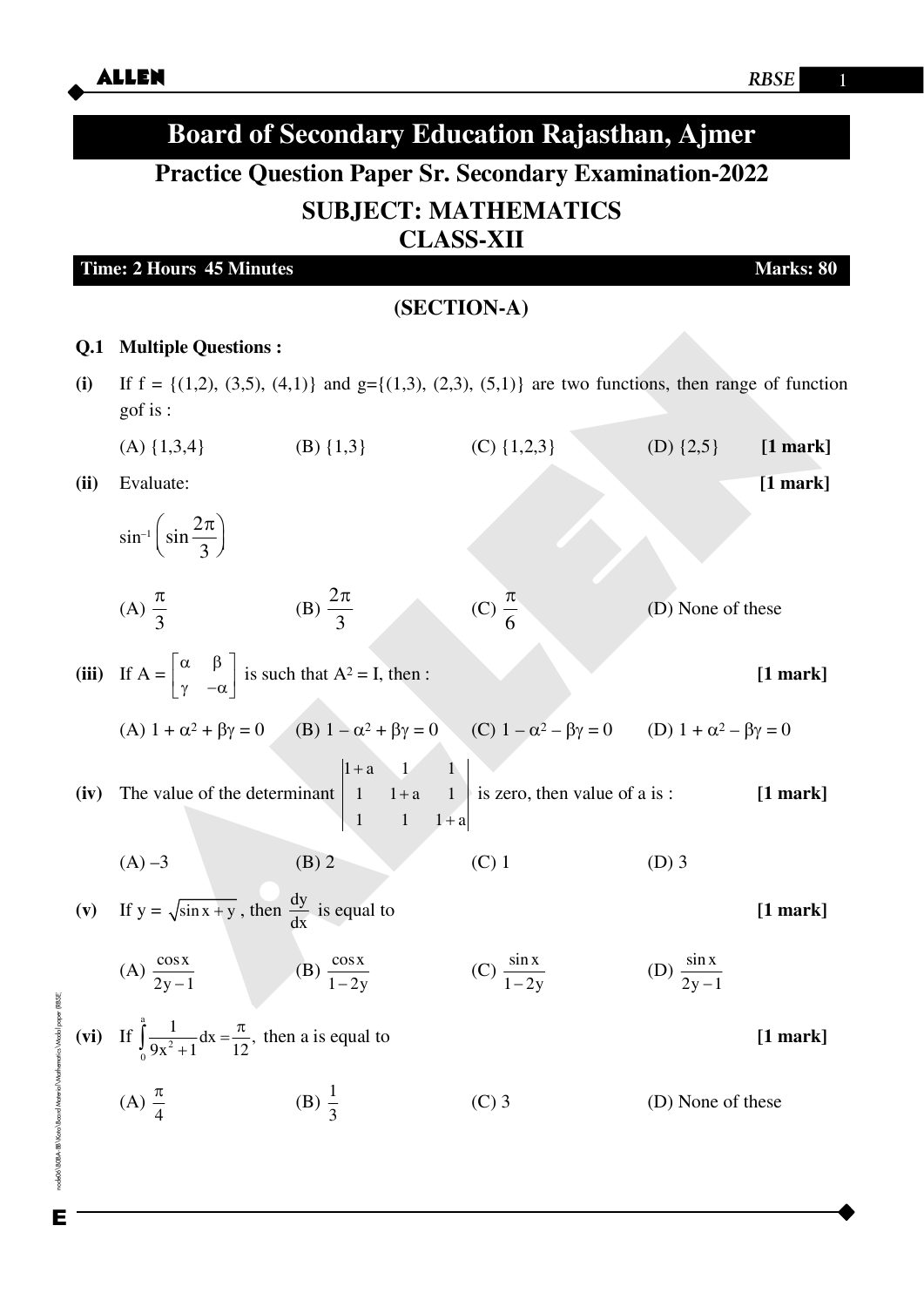|                |                                                                                                                                                                                                    | (vii) The integrating factor of differential equation $\cos x \frac{dy}{dx} + y \sin x = 1$ is :                                                                                    |                                                           |                                                    | $[1$ mark] |  |  |  |
|----------------|----------------------------------------------------------------------------------------------------------------------------------------------------------------------------------------------------|-------------------------------------------------------------------------------------------------------------------------------------------------------------------------------------|-----------------------------------------------------------|----------------------------------------------------|------------|--|--|--|
|                | $(A)$ cos x                                                                                                                                                                                        | $(B)$ tan x                                                                                                                                                                         | $(C)$ sec x                                               | $(D)$ sin x                                        |            |  |  |  |
|                | (viii) The unit vector in the direction of vector $\hat{i} + \hat{j} + \hat{k}$ is:<br>$[1$ mark]                                                                                                  |                                                                                                                                                                                     |                                                           |                                                    |            |  |  |  |
|                |                                                                                                                                                                                                    | (A) $\frac{1}{\sqrt{3}}(\hat{i}+\hat{j}+\hat{k})$ (B) $\sqrt{3}(\hat{i}+\hat{j}+\hat{k})$ (C) $\frac{1}{\sqrt{2}}(\hat{i}+\hat{j}+\hat{k})$ (D) $\sqrt{2}(\hat{i}+\hat{j}+\hat{k})$ |                                                           |                                                    |            |  |  |  |
| (ix)           | Three persons A, B and C, fire at a target in turn, starting with A. Their probabilities of hitting<br>the target are 0.4, 0.3 and 0.2, respectively. The probability of two hits is<br>$[1$ mark] |                                                                                                                                                                                     |                                                           |                                                    |            |  |  |  |
|                | $(A)$ 0.024                                                                                                                                                                                        | (B) 0.188                                                                                                                                                                           | $(C)$ 0.336                                               | (D) $0.452$                                        |            |  |  |  |
|                | (x) If $A = \begin{bmatrix} 1 & 2 \\ 0 & 1 \end{bmatrix}$ , then $A^n$ , is equal to :                                                                                                             |                                                                                                                                                                                     |                                                           |                                                    |            |  |  |  |
|                | (A) $\begin{bmatrix} 1 & 2n \\ 0 & 1 \end{bmatrix}$ (B) $\begin{bmatrix} 2 & n \\ 0 & 1 \end{bmatrix}$                                                                                             |                                                                                                                                                                                     | $(C)\begin{bmatrix} 1 & 2^n \\ 0 & 1 \end{bmatrix}$       | (D) $\begin{vmatrix} 1 & n \\ 0 & 2 \end{vmatrix}$ |            |  |  |  |
| (xi)           | The derivative of $cos^{-1}(2x^2 - 1)$ w.r.t. $cos^{-1} x$ is                                                                                                                                      |                                                                                                                                                                                     |                                                           |                                                    |            |  |  |  |
|                | $(A)$ 2                                                                                                                                                                                            | (B) $\frac{-1}{2\sqrt{1-x^2}}$ (C) $\frac{2}{x}$                                                                                                                                    |                                                           | (D) $1 - x^2$                                      |            |  |  |  |
|                | (xii) The angle between the two vectors $\vec{a} = 2\hat{i} + \hat{j} - 3\hat{k}$ and $\vec{b} = 3\hat{i} - 2\hat{j} - 2\hat{k}$ is:                                                               |                                                                                                                                                                                     |                                                           |                                                    |            |  |  |  |
|                | $(B)$ 60 $^{\circ}$<br>$(A)$ 30 $^{\circ}$                                                                                                                                                         |                                                                                                                                                                                     | (C) $\cos^{-1}\left(\frac{10}{\sqrt{238}}\right)$ (D) 90° |                                                    |            |  |  |  |
| Q <sub>2</sub> | Fill in the blanks:                                                                                                                                                                                |                                                                                                                                                                                     |                                                           |                                                    |            |  |  |  |
| (i)            | If f and g are two invertible functions such that their composite function gof be defined, then                                                                                                    |                                                                                                                                                                                     |                                                           |                                                    |            |  |  |  |
|                | $[1$ mark]                                                                                                                                                                                         |                                                                                                                                                                                     |                                                           |                                                    |            |  |  |  |
| (ii)           | $[1$ mark]                                                                                                                                                                                         |                                                                                                                                                                                     |                                                           |                                                    |            |  |  |  |
| (iii)          |                                                                                                                                                                                                    |                                                                                                                                                                                     |                                                           |                                                    |            |  |  |  |
| (iv)           | For the curve $\sqrt{x} + \sqrt{y} = 1$ , $\frac{dy}{dx}$ at $\left(\frac{1}{4}, \frac{1}{4}\right)$ is<br>$[1$ mark]                                                                              |                                                                                                                                                                                     |                                                           |                                                    |            |  |  |  |
|                | (v) $\int_{0}^{1} \frac{1}{1+4x^2} dx = \frac{\pi}{8}$ , then a =                                                                                                                                  |                                                                                                                                                                                     |                                                           |                                                    |            |  |  |  |
| (vi)           |                                                                                                                                                                                                    | The direction cosines of the vector $6\hat{i} + 2\hat{j} - 3\hat{k}$ are                                                                                                            |                                                           |                                                    | $[1$ mark] |  |  |  |
|                |                                                                                                                                                                                                    |                                                                                                                                                                                     |                                                           |                                                    |            |  |  |  |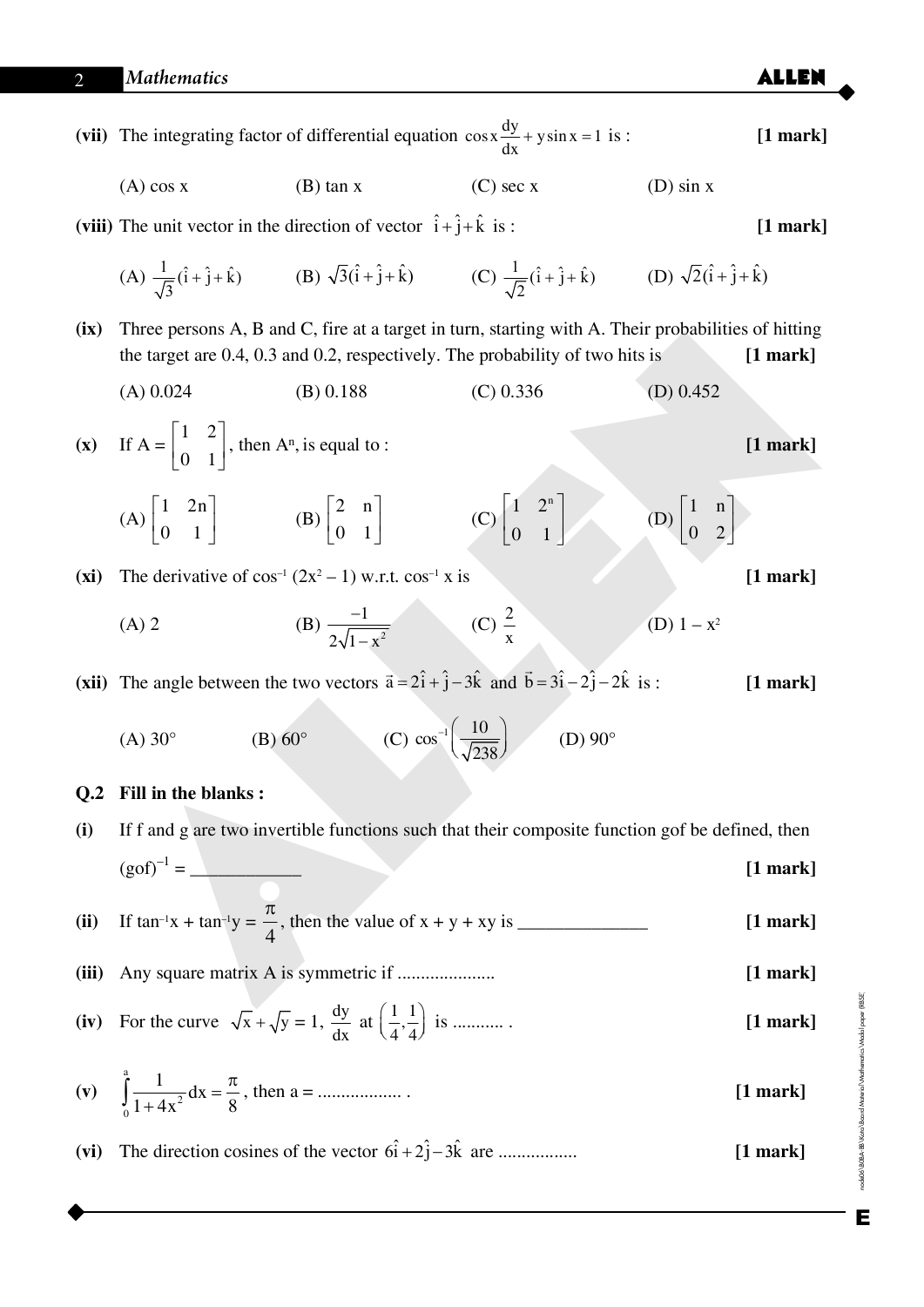# **Q.3** Short Answer Type Questions :

(i) If 
$$
f: R \to R
$$
,  $f(x) = 2x - 3$  and  $g: R \to R$ ,  $g(x) = x^3 + 5$ , then find  $(f \circ g)^{-1}(x)$ . [1 mark]

(ii) Find the value of 
$$
\cos^{-1}\left(\cos\frac{5\pi}{3}\right) + \sin^{-1}\left(\sin\frac{2\pi}{3}\right)
$$
. [1 mark]

(iii) If matrix 
$$
A = \begin{bmatrix} 3 & -3 \\ -3 & 3 \end{bmatrix}
$$
 and  $A^2 = \lambda A$ , then write the value of  $\lambda$  [1 mark]

(iv) If A and B are matrices of order 3 and  $|A| = 5$ ,  $|B| = 3$  then  $|3AB|$  is equal to.  $[1$  mark]

(v) If 
$$
y = \tan^{-1} x
$$
, then find  $\frac{d^2y}{dx^2}$  in terms of y alone. [1 mark]

(vi) Evaluate 
$$
\int \frac{\cos x - \sin x}{\sqrt{1 + \sin 2x}} dx
$$
 [1 mark]

(vii) Find the solution of the following differential equation:

$$
x\sqrt{(1+y^2)}dx + y\sqrt{(1+x^2)}dy = 0
$$

(viii) Find the area of parallelogram whose adjacent sides are  $\vec{a} = \hat{i} - \hat{j} + 3\hat{k}$  and  $\vec{b} = 2\hat{i} - 7\hat{j} + \hat{k}$ .

### $[1$  mark]

 $[1$  mark]

A box has 5 blue and 4 red balls. One ball is drawn at random and not replaced. Its colour is also  $(ix)$ noted. Then, another ball is drawn at random. What is the probability of second ball being blue?

$$
[1\,\mathrm{mark}]
$$

- Find the inverse of the matrix  $\begin{bmatrix} 2 & -1 \\ 3 & 4 \end{bmatrix}$ .  $(x)$  $[1$  mark]
- Verify that  $x + y = \tan^{-1} y$  is a solution of differential equation  $y^2y' + y^2 + 1 = 0$ .  $(xi)$  $[1$  mark]
- (xii) If the vectors  $\vec{a} = 5\hat{i} + \lambda \hat{j}$  and  $\vec{b} = 3\hat{i} + 9\hat{j}$  are parallel, then find the value of  $\lambda$ .  $[1$  mark]

## (SECTION-B)

**Q.4** Consider  $f : \mathbb{R} - \left\{ -\frac{4}{3} \right\} \to \mathbb{R} - \left\{ \frac{4}{3} \right\}$  given by  $f(x) = \frac{4x+3}{3x+4}$ . Show that f is bijective. [2 marks] **Q.5** Given  $A = \begin{bmatrix} 2 & -3 \\ -4 & 7 \end{bmatrix}$ , compute  $A^{-1}$  and show that  $2A^{-1} = 9I - A$ .  $[2$  marks]  $\begin{array}{ccc} \n\begin{array}{ccc} 1 & 2 & 0 & 0 & 1 \end{array} & \n\end{array}$ 

**Q.6** Using properties of determinants, prove that\n
$$
\begin{vmatrix}\na^2 + 2a & 2a + 1 & 1 \\
2a + 1 & a + 2 & 1 \\
3 & 3 & 1\n\end{vmatrix} = (a - 1)^3.
$$
\n**[2 marks]**

node06\B0BA-BB\Kota\Board Material\Wathematics\Modal paper (RBSE Е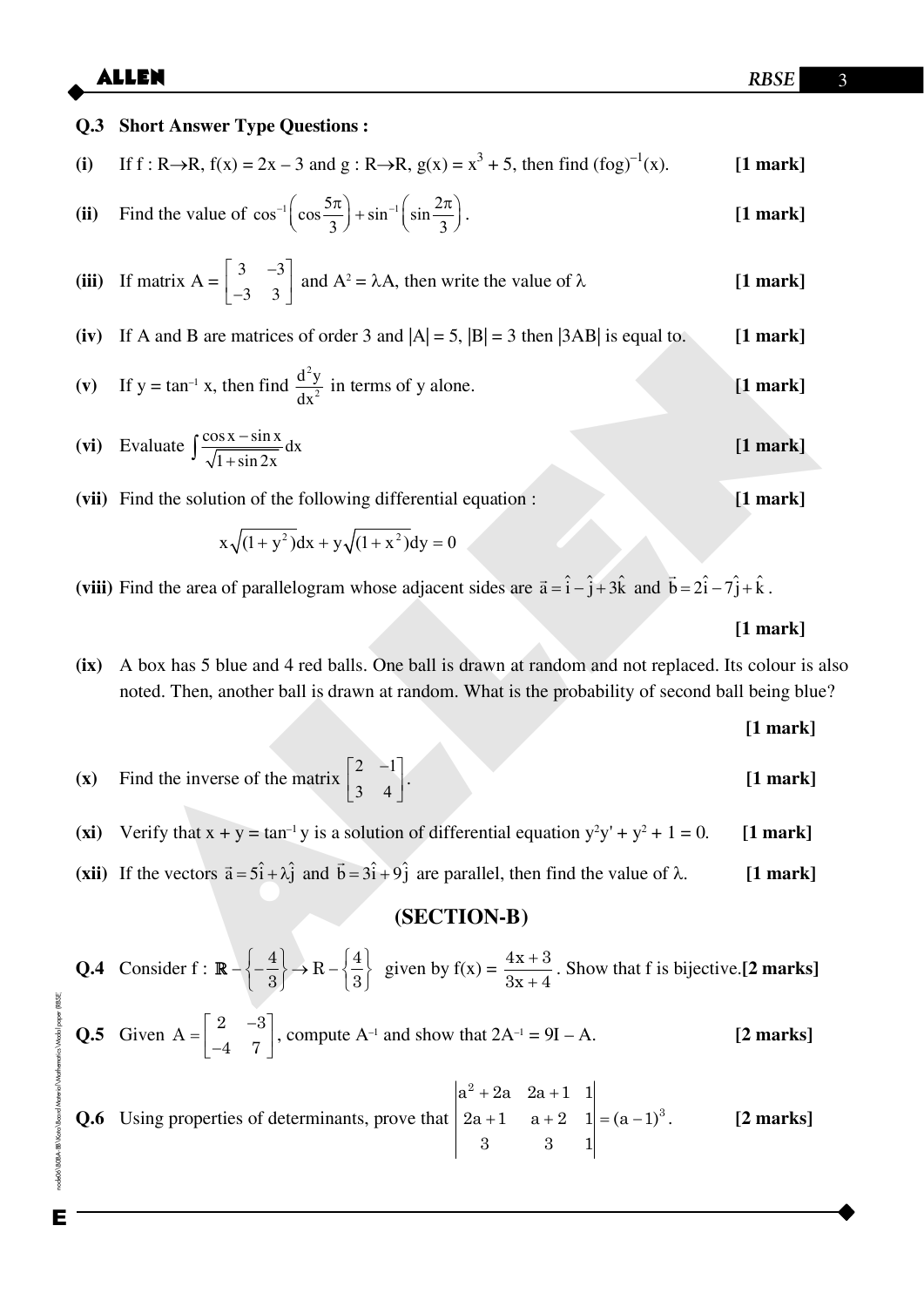**Q.7** If 
$$
y = sin(sin x)
$$
, prove that 
$$
\frac{d^2y}{dx^2} + tan x \frac{dy}{dx} + y cos^2 x = 0.
$$
 [2 marks]

**Q.8** Find: 
$$
\int \frac{x-5}{(x-3)^3} e^x dx
$$
 [2 marks]

Q.9 A purse contains 3 silver and 6 copper coins and a second purse contains 4 silver and 3 copper coins. If a coin is drawn at random from one of the two purses, find the probability that it is a silver coin. [2 marks]

**Q.10** If 
$$
A = \begin{bmatrix} 1 & 3 \\ 3 & 2 \\ 2 & 5 \end{bmatrix}
$$
 and  $B = \begin{bmatrix} -1 & -2 \\ 0 & 5 \\ 3 & 1 \end{bmatrix}$  and  $A + B - D = 0$  (zero matrix), then D matrix will be-

[2 marks]

**Q.11** If 
$$
x = a(\cos 2t + 2t \sin 2t)
$$
 and  $y = a(\sin 2t - 2t \cos 2t)$ , then find  $\frac{d^2y}{dx^2}$ . [2 marks]

**Q.12** For what values of k, the system of linear equations

- $x + y + z = 2$
- $2x + y z = 3$

$$
3x + 2y + kz = 4
$$

has a unique solution?

**Q.13** Evaluate : 
$$
\int_{\pi/6}^{\pi/3} \frac{dx}{1 + \sqrt{\tan x}}
$$

**Q.14** Find the particular solution of the differential equation  $\log \left( \frac{dy}{dx} \right) = 3x + 4y$ , given that  $y = 0$ when  $x = 0$ .  $[2$  marks]

- **Q.15** The scalar product of the vector  $\hat{i} + \hat{j} + \hat{k}$  with the unit vector along the sum of vectors  $2\hat{i} + 4\hat{j} - 5\hat{k}$  and  $\lambda \hat{i} + 2\hat{j} + 3\hat{k}$  is equal to one. Find the value of  $\lambda$ .  $[2$  marks]
- Q.16 Of the students in a school, it is known that 30% have 100% attendance and 70% students are irregular. Previous year results report that 70% of all students who have 100% attendance attain A grade and 10% irregular students attain A grade in their annual examination. At the end of the year, one student is chosen at random from the school and he was found to have an A grade. What is the probability that the student has 100% attendance?  $[2$  marks]

Е

 $[2$  marks]